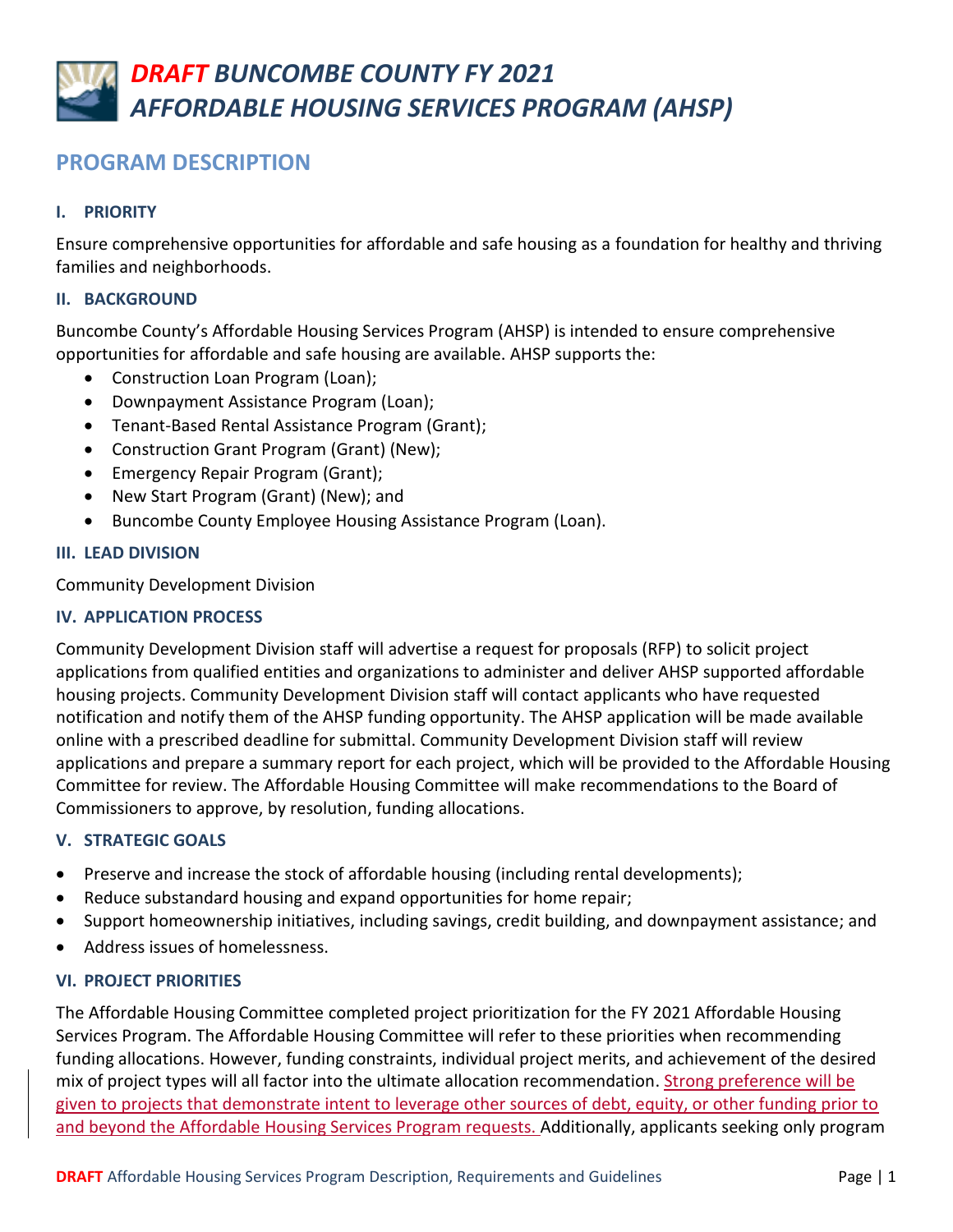administration support or applications where the proportion of administrative support is high relative to project costs are less preferred.

The priorities are:

- 1. Construction Loans for Multifamily Developments with Units for Sale;
- 2. Construction Loans for Multifamily Developments with Units for Rent and Which Seek Low Income Housing Tax Credit (LIHTC) Funding;
- 3. Construction Loans for Multifamily Developments with Units for Rent and Which Do Not Seek Low Income Housing Tax Credit (LIHTC) Funding;
- 4. Construction Loans for Single Family Units for Sale;
- 5. Downpayment Assistance Program Loans;
- 6. Tenant Based Rental Assistance Program Grants;
- 7. Construction Grant Program Grants;
- 8. Emergency Repair Program Grants;
- 9. New Start Program Grants; and
- 10. Buncombe County Employee Housing Assistance Program Loans.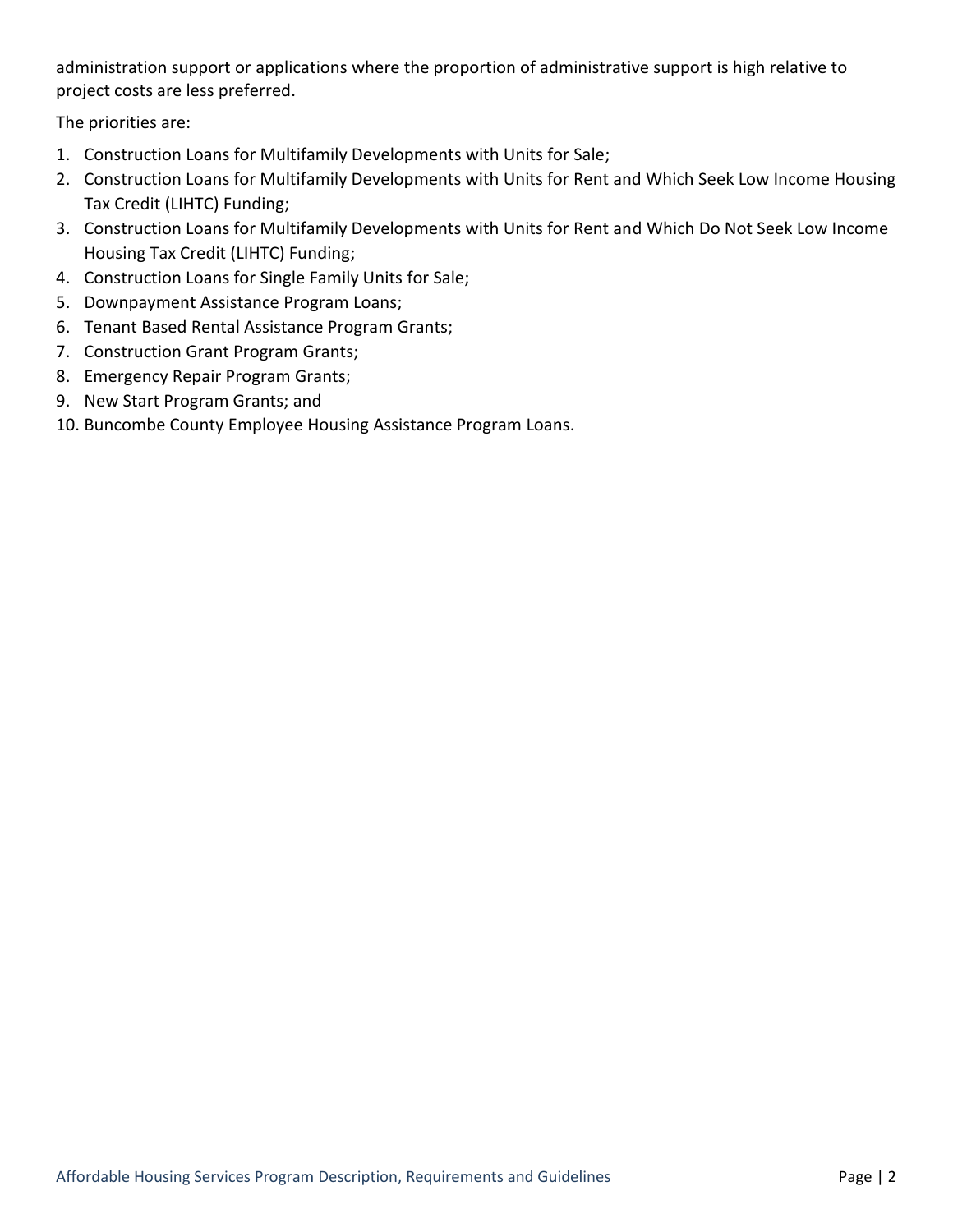# **PROGRAM REQUIREMENTS AND GUIDELINES**

### **I. APPLICANTS**

Applicants may be:

- For-profit corporations, partnerships, or sole proprietors;
- Private incorporated non-profit agencies with IRS  $501(c)(3)$  or similar designation; or
- Public non-profit agencies and governmental agencies, including Buncombe County (which may directly operate AHSP projects).

Applicants may not be individuals seeking to build an individual unit for their family.

#### **II. INSTRUCTIONS FOR SUBMITTING APPLICATIONS**

Applicants may apply online at [www.buncombecounty.org/apply.](http://www.buncombecounty.org/apply) Applicants should be familiar with all program requirements and guidelines described below at the time of application.

#### **III. ACTIVITIES**

The following activities are eligible:

- Construction (including site work and soft costs) of new affordable single-family or multifamily housing units for sale or rent (or non-revenue generating) which must meet state and local building codes and must be stick-built or system-built (modular);
- Conversion of existing non-residential structure(s) for affordable single-family or multifamily housing units for sale or rent (or non-revenue generating) which must meet state and local building codes and must be stick-built or system-built (modular);
- Downpayment assistance for income eligible homebuyers;
- Tenant-based rental assistance in connection with homelessness prevention;
- Emergency repair of single-family units for income eligible clients; and
- New start programs which provide opportunities for affordable and safe housing for healthy and thriving families and neighborhoods which are innovative in approach.

Eligible activities must take place outside the limits of the City of Asheville but within Buncombe County (except for the construction of units for rent (or non-revenue generating units). The City of Asheville Housing Trust Fund Program is available for activities taking place within the limits of the City of Asheville.

### **IV. DEFINITION OF AFFORDABILITY**

To be considered affordable units, units for sale must be:

- Sold as affordable (not to exceed 30% of the buyer's income);
- Sold to an eligible homebuyer (a household income at or below 80% of Area Median Income (AMI) adjusted for household size as described in Table 1); and
- Have a maximum sales price as described in Table 2.

To be considered affordable rental units, units for rent must be:

- Rented at a rate not to exceed HUD's Fair Market Rent as described in Table 3; and
- Rented to eligible tenants (a household income at or below 80% of Area Median Income (AMI) adjusted for household size as described in Table 1).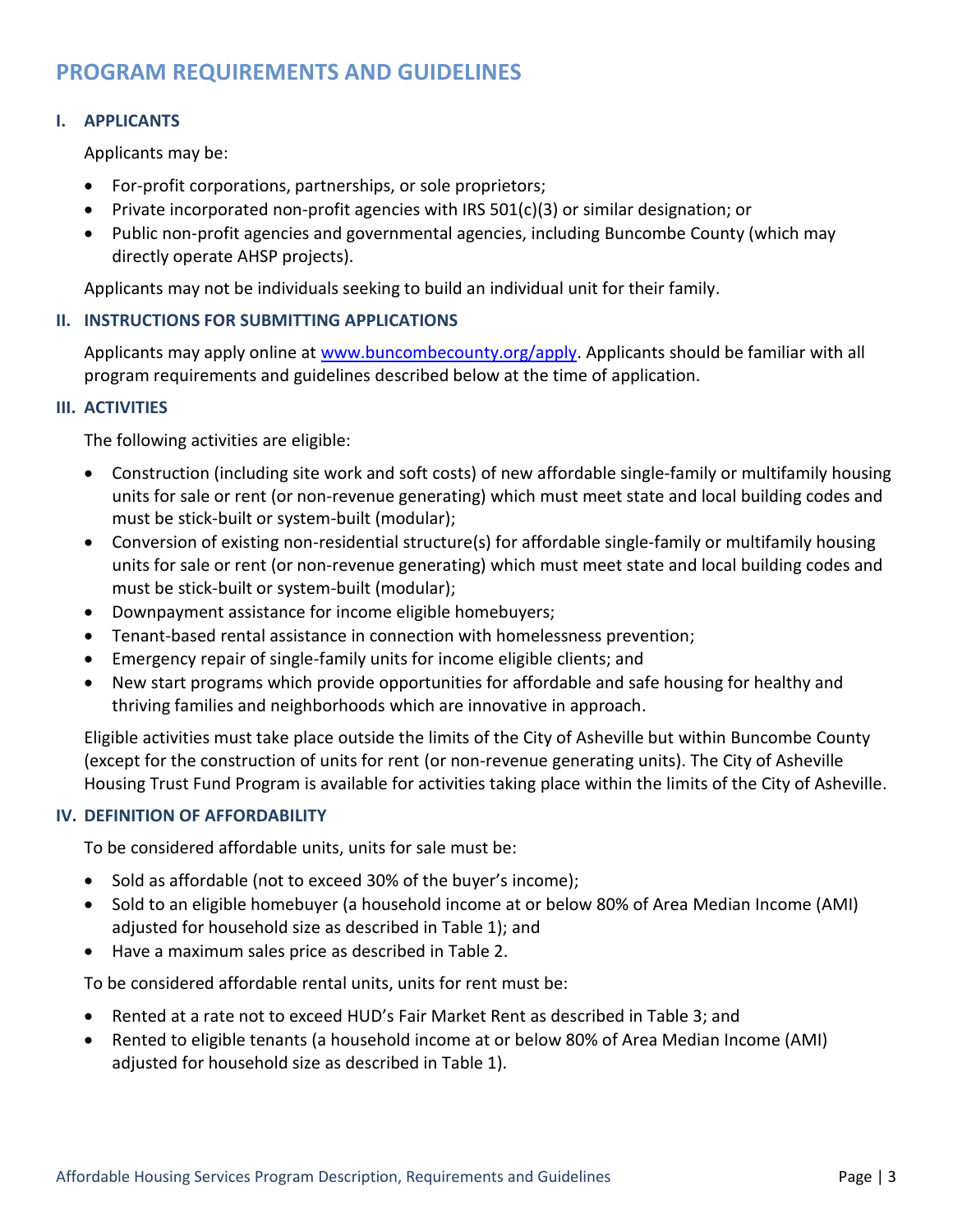| Table 1. HUD Household Income of 80% of<br>Area Median Income (AMI) Adjusted for<br>Household Size <sup>1</sup> |                              |  |
|-----------------------------------------------------------------------------------------------------------------|------------------------------|--|
| <b>Household Size</b>                                                                                           | 80% of Median<br>Income 2020 |  |
| 1                                                                                                               | \$40,150                     |  |
| $\overline{2}$                                                                                                  | \$45,850                     |  |
| 3                                                                                                               | \$51,600                     |  |
| 4                                                                                                               | \$57,300                     |  |
| 5                                                                                                               | \$61,900                     |  |
| 6                                                                                                               | \$66,500                     |  |
| Note: Median income for a family of four is \$72,500.                                                           |                              |  |

| Table 2. HUD Maximum Sales Price Limit <sup>2</sup> |           |  |
|-----------------------------------------------------|-----------|--|
| <b>Maximum Sales Price</b>                          | \$257,000 |  |

| Table 3. HUD Fair Market Rent <sup>3</sup> |                         |  |
|--------------------------------------------|-------------------------|--|
| <b>Unit Type</b>                           | <b>Fair Market Rent</b> |  |
| Efficiency                                 | \$1,039                 |  |
| One Bedroom                                | \$1,045                 |  |
| Two Bedroom                                | \$1,255                 |  |
| Three Bedroom                              | \$1,717                 |  |
| Four Bedroom                               | \$2,203                 |  |

### **V. PROJECT AND REIMBURSEMENT TIMEFRAME**

Construction and conversion projects must be scheduled to break ground within 12 months of submission of an application and begin requesting reimbursement within 18 months of submission of an application. All other projects must complete expenditures and request reimbursement within 12 months of submission of an application.

### **VI. CONSTRUCTION LOAN PROGRAM**

NEW CONSTRUCTION PROGRAM AND LOAN TERMS: UNITS FOR SALE

- Eligible Applicants: For-profit corporations, partnerships, or sole proprietors; private incorporated nonprofit agencies with IRS 501(c)(3) or similar designation; or public non-profit agencies
- Maximum Loan Amount: \$25,000 per affordable unit
- Uses: Affordable unit construction, infrastructure improvements, professional services, and costs of permitting.
- Form: Loan secured by a lien on the property being assisted, provided the County takes or shares a first lien position, or where the County accepts a lower lien position subject to the amount of loan funds financed.

 $\overline{a}$ 

<sup>1</sup> 80% Income from HUD's 2020 Income Limits Summary Table.

<sup>&</sup>lt;sup>2</sup> Maximum Sales Price from HUD's 2020 HOME and Housing Trust Fund Homeownership Sales Price Limits Table.

<sup>3</sup> Fair Market Rent for All Bedroom Sizes from HUD's 2020 Fair Market Rent Documentation System.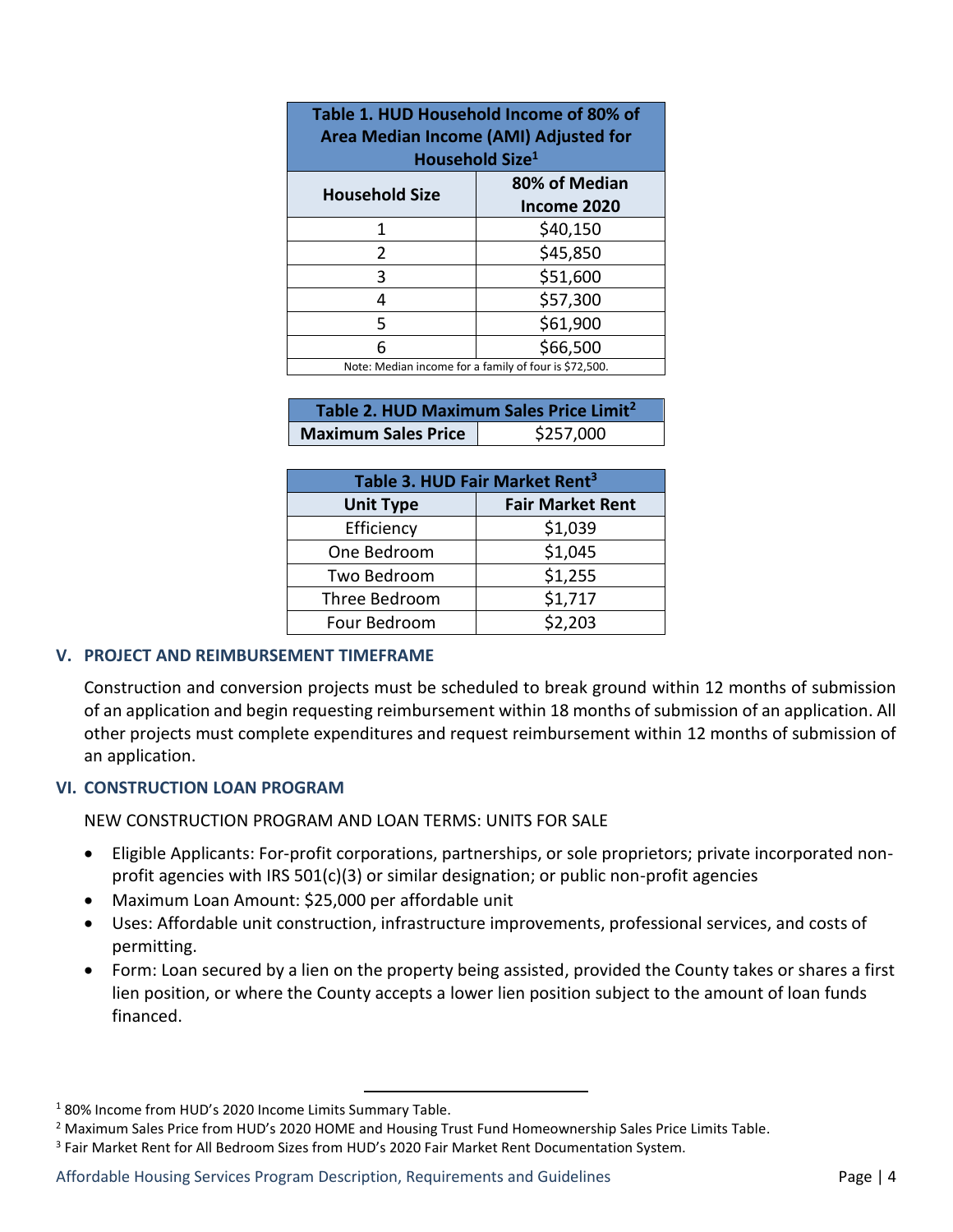Term and Interest Rate: Five (5) years or until the property is transferred or sold, whichever occurs first. Fully amortizing at an interest rate of 2.00%.

# NEW CONSTRUCTION PROGRAM AND LOAN TERMS: UNITS FOR RENT

- Eligible Applicants: For-profit corporations, partnerships, or sole proprietors; private incorporated nonprofit agencies with IRS 501(c)(3) or similar designation; or public non-profit agencies
- Maximum Loan Amount: \$25,000 per affordable unit
- Uses: Affordable unit construction, infrastructure improvements, professional services, and costs of permitting.
- Form: Construction loan secured by a lien on the property being assisted, provided the County takes or shares a first lien position, or where the County accepts a lower lien position subject to the amount of loan funds financed.
- Term and Interest Rate: See Table 4. Term and Interest Rate for Units for Rent.

CONVERSION CONSTRUCTION PROGRAM AND LOAN TERMS: UNITS FOR SALE

- Eligible Applicants: For-profit corporations, partnerships, or sole proprietors; private incorporated nonprofit agencies with IRS 501(c)(3) or similar designation; or public non-profit agencies
- Maximum Loan Amount: \$25,000 per affordable unit, based on a licensed contractor's estimate of required repairs to bring the units up to building code and including service delivery and administration costs in the estimates
- Uses: Affordable unit repairs, infrastructure improvements, professional services, and costs of permitting
- Form: Construction loan secured by a lien on the property being assisted, provided the County takes or shares a first lien position, or where the County accepts a lower lien position subject to the amount of loan funds financed.
- Term and Interest Rate: Five (5) years or until the property is sold, whichever occurs first. Fully amortizing at an interest rate of 2.00%.

CONVERSION CONSTRUCTION PROGRAM AND LOAN TERMS: UNITS FOR RENT

- Eligible Applicants: For-profit corporations, partnerships, or sole proprietors; private incorporated nonprofit agencies with IRS  $501(c)(3)$  or similar designation; or public non-profit agencies
- Maximum Loan Amount: \$25,000 per affordable unit, based on a licensed contractor's estimate of required repairs to bring the units up to building code and including service delivery and administration costs in the estimates
- Uses: Affordable unit repairs, infrastructure improvements, professional services, and costs of permitting
- Form: Construction loan secured by a lien on the property being assisted, provided the County takes or shares a first lien position, or where the County accepts a lower lien position subject to the amount of loan funds financed.
- Term and Interest Rate: See Table 4. Term and Interest Rate for Units for Rent.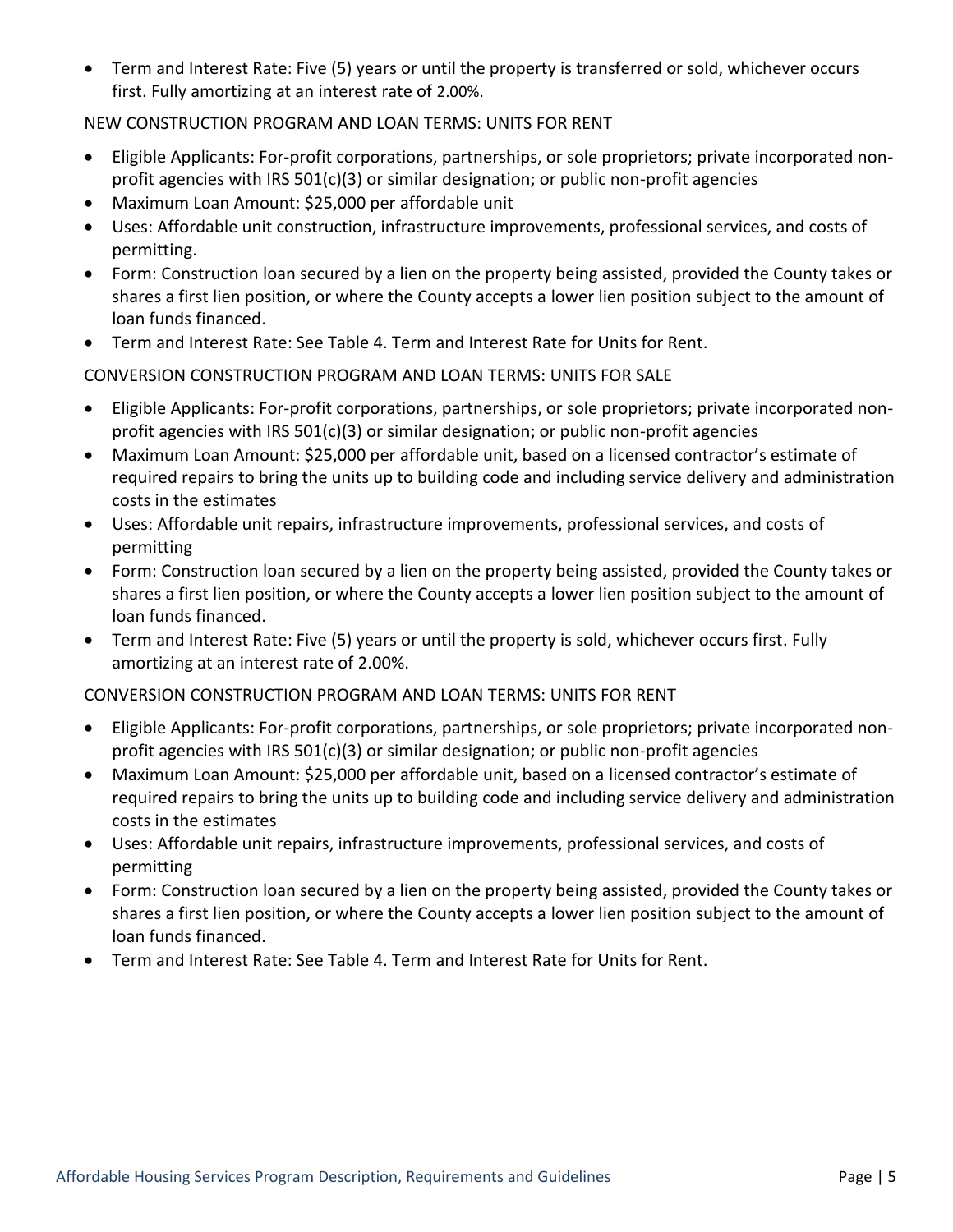| Table 4. Term and Interest Rate Options: Units for Rent                                                           |                                         |                                      |
|-------------------------------------------------------------------------------------------------------------------|-----------------------------------------|--------------------------------------|
|                                                                                                                   | <b>Interest Rate</b>                    | Interest Rate*                       |
| <b>Term (Years)</b>                                                                                               | (Annual Principal and Interest Payment) | (Interest Only Payment with Balloon) |
|                                                                                                                   | 2.50%                                   | 3.00%                                |
| 10                                                                                                                | 2.75%                                   | 3.25%                                |
| 15                                                                                                                | 3.25%                                   | 3.75%                                |
| 20                                                                                                                | 3.75%                                   | 4.25%                                |
| Deferred loan terms and interest only payments will be considered if requested by the applicant at the time of    |                                         |                                      |
| initial application. The applicant must clearly demonstrate need for deferred loans and interest only payments to |                                         |                                      |
| project viability. Requests for deferred loan terms and interest only payments does not guarantee award of a loan |                                         |                                      |
| on those terms.                                                                                                   |                                         |                                      |

# CONSTRUCTION AND CONVERSION LOAN AGREEMENTS

Loan agreements shall be executed between the County and applicant with specific conditions depend on the project type. Loan agreements shall include the following:

- Applicants shall submit regular progress reports;
- Applicants shall provide record access by Buncombe County staff;
- Applicants shall abide by Fair Housing and Equal Rights Opportunity principles adherence requirements (which prohibit discrimination based on race, color, age, sex, gender, religion, national origin, disability, or family status);
- Applicants units constructed or converted shall be openly marketed to ensure fair housing choices;
- Applicants shall describe income limits of occupants/owners;
- Applicants shall ensure and annually verify affordable rent levels for the lifetime of the loan (where constructed for rent);
- Applicants shall not pursue property tax relief for the lifetime of the loan (where constructed for rent), except where such provision is counter to N.C.G.S.;
- A detailed project scope including project completion time limits; and
- Conflict of interest prohibitions.

# **VII. DOWNPAYMENT ASSISTANCE PROGRAM**

- Eligible Applicants: For-profit corporations, partnerships, or sole proprietors; private incorporated nonprofit agencies with IRS 501(c)(3) or similar designation; or public non-profit agencies. The applicant must either coordinate homebuyer's education classes or require participants complete a homebuyer's education course.
- Maximum Loan Amount: \$20,000 per affordable unit
- Uses: Downpayment assistance must:
	- o Benefit an eligible homebuyer (a homebuyer with a household income at or below 80% of Area Median Income (AMI) adjusted for household size as described in Table 1);
	- $\circ$  Benefit a homebuyer that has completed a homebuyer's education course; and
	- o Be for an affordable unit for sale, as defined above.
- Form: Non-forgivable loan, secured with a lien on the property being assisted, provided the County takes or shares a first lien position, or where the County accepts a second lien position, subject to the amount of loan funds financed.
- Term: Due in the event the homeowner no longer lives in the unit, sells the unit, or refinances the unit
- Interest Rate: 0%
- Loan Agreements: Loan agreements shall be executed between the County and applicant for the project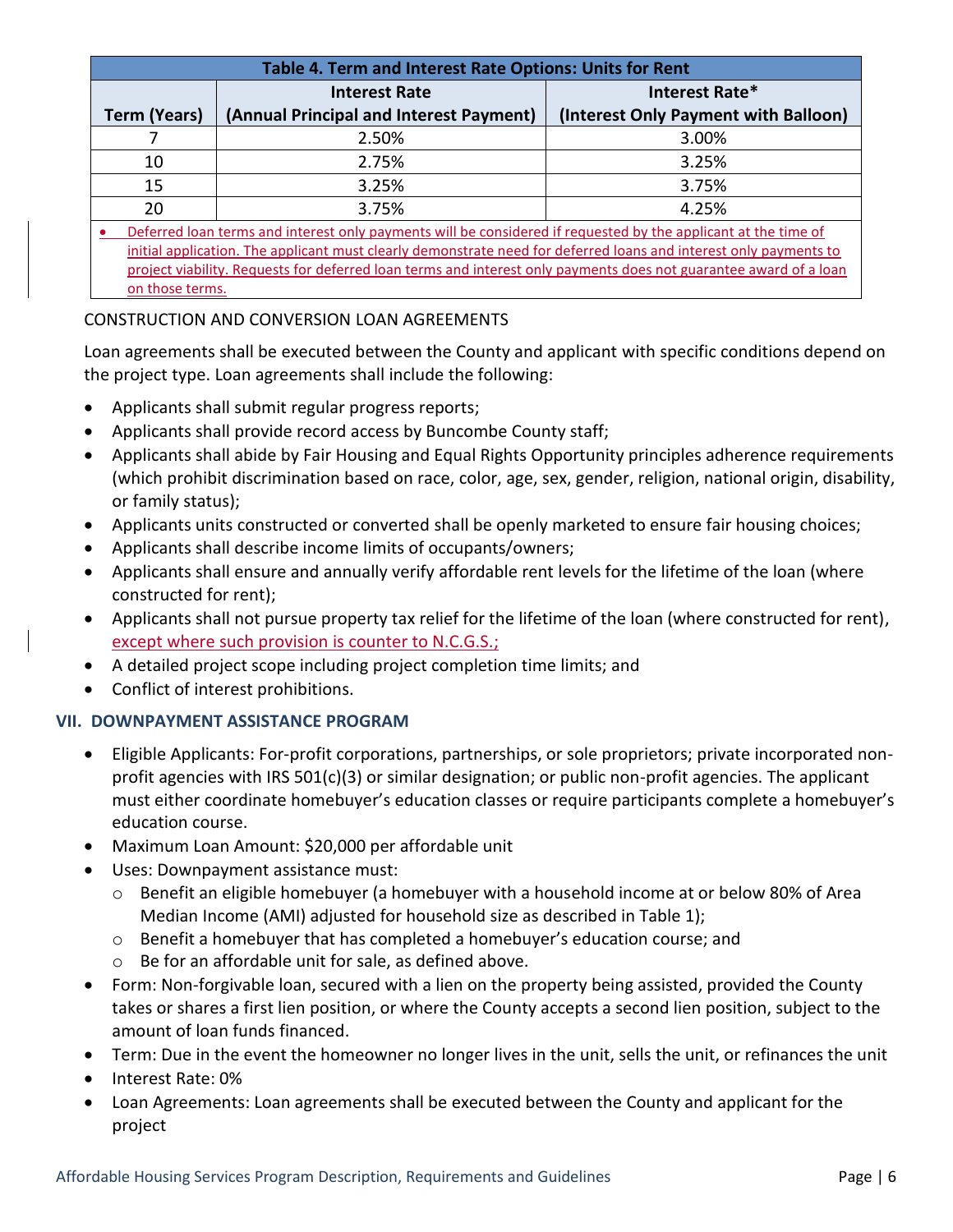#### **VIII. TENANT BASED RENTAL ASSISTANCE PROGRAM**

- Eligible Applicants: Private incorporated non-profit agencies with IRS 501(c)(3) or similar designation; or public non-profit agencies. The applicant must specialize in working with homeless families or those at risk of homelessness and must provide housing stabilization services and after placement follow up for clients.
- Maximum Assistance: \$2,500 per household. Where assistance exceeds \$1,500 per household-, such assistance shall be for the purposes of eviction prevention.
- Uses: Security and utility deposits, moving expenses, and first month's rent, and eviction prevention.

## **IX. CONSTRUCTION GRANT PROGRAM (NEW IN FY2021)**

- **Eligible Applicants: Private incorporated non-profit agencies with IRS 501(c)(3) or similar designation;** or public non-profit agencies. The applicant must specialize in working with homeless families or those at risk of homelessness and must provide housing stabilization services and after placement follow up for clients.
- Maximum Assistance: \$25,000 per non-revenue generating unit
- Uses: Unit construction

## **X. EMERGENCY REPAIR PROGRAM**

- Eligible Applicants: For-profit corporations, partnerships, or sole proprietors; private incorporated nonprofit agencies with IRS 501(c)(3) or similar designation; or public non-profit agencies. The applicant must have no financial interest in the unit(s) to be repaired.
- Maximum Assistance: \$15,000 per unit
- Repairs Under \$10,000:
	- $\circ$  Must benefit an eligible homeowner (a homeowner with a household income at or below 80% of Area Median Income (AMI) adjusted for household size as described in Table 1);
	- $\circ$  Must be performed on units where the applicant has no financial interest;
	- o May include repairs for life safety issues; and
	- o May be used for retrofitting units for handicapped needs.
- Repairs at \$10,000 and up to \$15,000:
	- $\circ$  Must be forgivable loan, secured with a Note and Deed of Trust and repayable within ten (10) years if the eligible homeowner sells or no longer occupies the unit;
	- o Must benefit an eligible homeowner (a homeowner with a household income at or below 80% of Area Median Income (AMI) adjusted for household size as described in Table 1);
	- $\circ$  Must be performed on units where the applicant has no financial interest;
	- o May include repairs for life safety issues; and
	- o May be used for retrofitting units for handicapped needs.

### **XI. NEW START PROGRAM (NEW IN FY 2021)**

- Eligible Applicants: Private incorporated non-profit agencies with IRS 501(c)(3) or similar designation; or public non-profit agencies. The applicant may only request funding a single time for a specific new start program.
- Maximum Assistance: \$25,000
- Uses: Costs associated with the development and implementation of a new program which provides opportunities for affordable and safe housing for healthy and thriving families and neighborhoods and which is innovative in approach. Funding may include administrative and program implementation costs.

### **XII. BUNCOMBE COUNTY EMPLOYEE HOUSING ASSISTANCE PROGRAM**